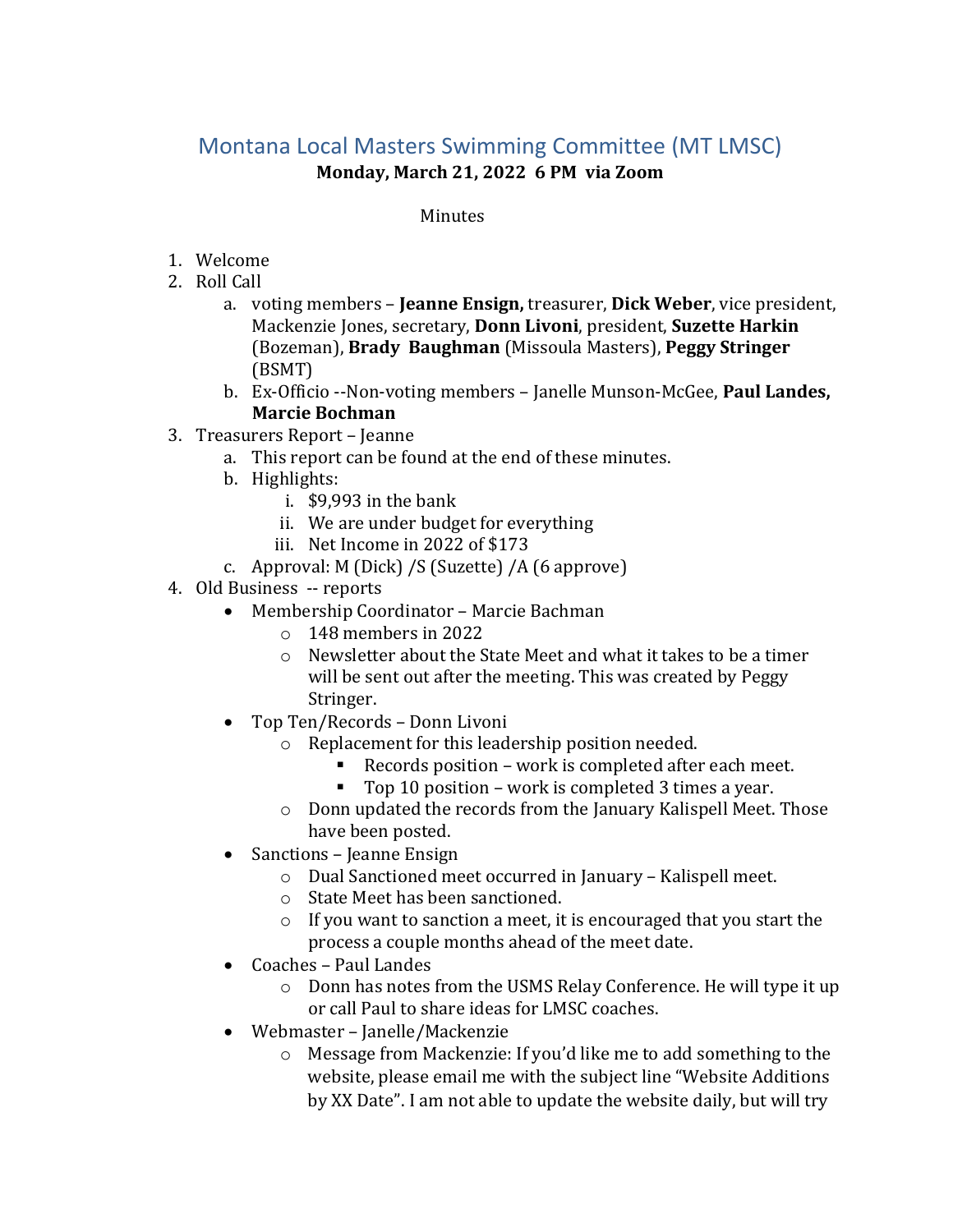to make edits once a week (probably Sunday evening) if I have requests.

- Club and Workout Group reports
	- o Big Sky Masters Peggy
		- **Two newsletters have been posted in 2022, one in** February and one in March. Paul will start posting workouts on the website soon.
		- Hoping to have an open water swim clinic near Helena in the later spring/early summer.
		- Missoula workout group has 4 members.
		- Hamilton workout group has about 7 members.
	- o Helena Ridley Peggy
		- Hosted a start and turn clinic with Sam King at the Helena YMCA.
		- Helena swimmers are being encouraged to attend the state meet and if they cannot swim, then they are signing up to be timers.
		- **Peggy and Paul coach 5 days a week on deck and it is a** successful program.
		- **Peggy and Paul are intentional about getting to know their** swimmers and making them feel included. They have about 40 swimmers.
	- o FLOWS Peggy
		- They had a meet in January and had captured multiple Top 10 records.
- 5. Swim meets
- 5. Swim meets State Meet & Annual meeting, Butte Donn
	- $\circ$  18 people currently signed up. The board discussed whether a low registration rate made it worth having the event. No matter how many swimmers, the base fee would be \$2200. There was support to continue to have the meet for the following reasons: 1) people often sign up late, this has happened before and an additional 30 people came through at the last minute, 2) The Butte YMCA has closed their pool for this event and it would be hard to get the word out that it is reopened during those times, 3) lots of beginner swimmers are looking forward to this meet, 4) the annual meeting will occur Friday night after all events are done, and 5) this is a social event and that's important for our Master's Group.
	- o Annual Meeting will be at Silver Bow Pizza in Butte after the Friday night events. Scheduled to start at 7:00 PM. All are invited.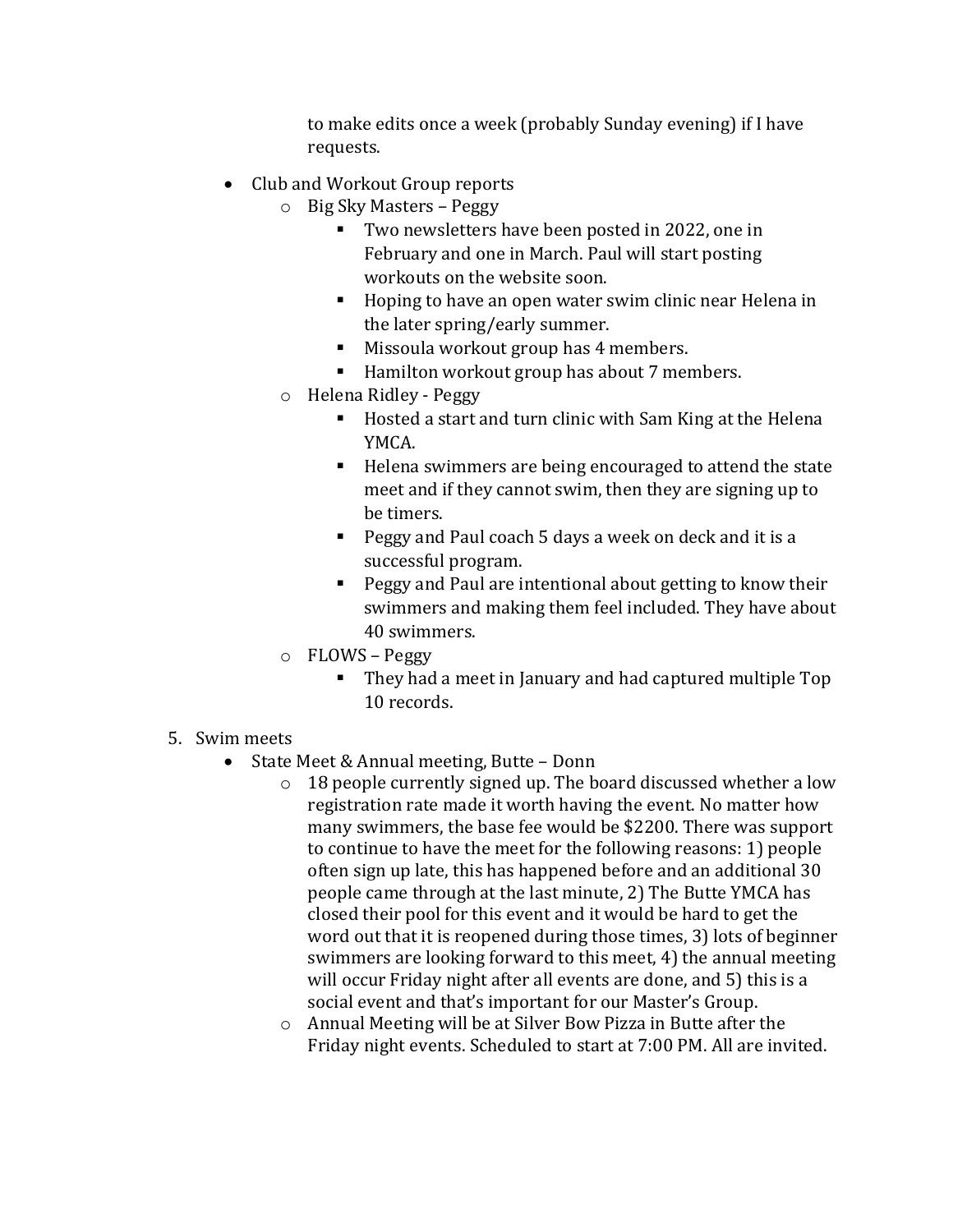- $\blacksquare$  This is rather late for those helping with the meet. It was recommended that the meeting happen mid-day on Saturday in future years.
- Donn agreed that would be good and the LMSC would reimburse o Peggy brought up providing snacks and water for the volunteers. Peggy and Susan Huckaby for those efforts.
- 6. New Business Information & discussion
	- 2022 Volunteer Relay Report Mackenzie & Donn
		- o Mackenzie provided a report. This will be discussed at the next board meeting since she is absent. She attended sessions that focused on growing your LMSC and supporting your Clubs.
		- o Donn believed the conference was well done. There were a good amount of breakout sessions and opportunity for networking. There was a keynote speech by Olympic Gold Medalist Nathan Adrian. Donn attended multiple sessions focused on coaches. He will share the information with Paul Landes, the Coaches Chair.
		- o Donn's biggest takeaway the coach-swimmer relationship is so important for making people feel welcome. It is important for the coach to get to know their swimmers and their goals. Also supporting social events and community service events that includes everyone on the team.
- 7. Other Business
- 8. Adjournment 6:48 PM MT

Next BOD Meeting – Annual Meeting April 8 & June TBA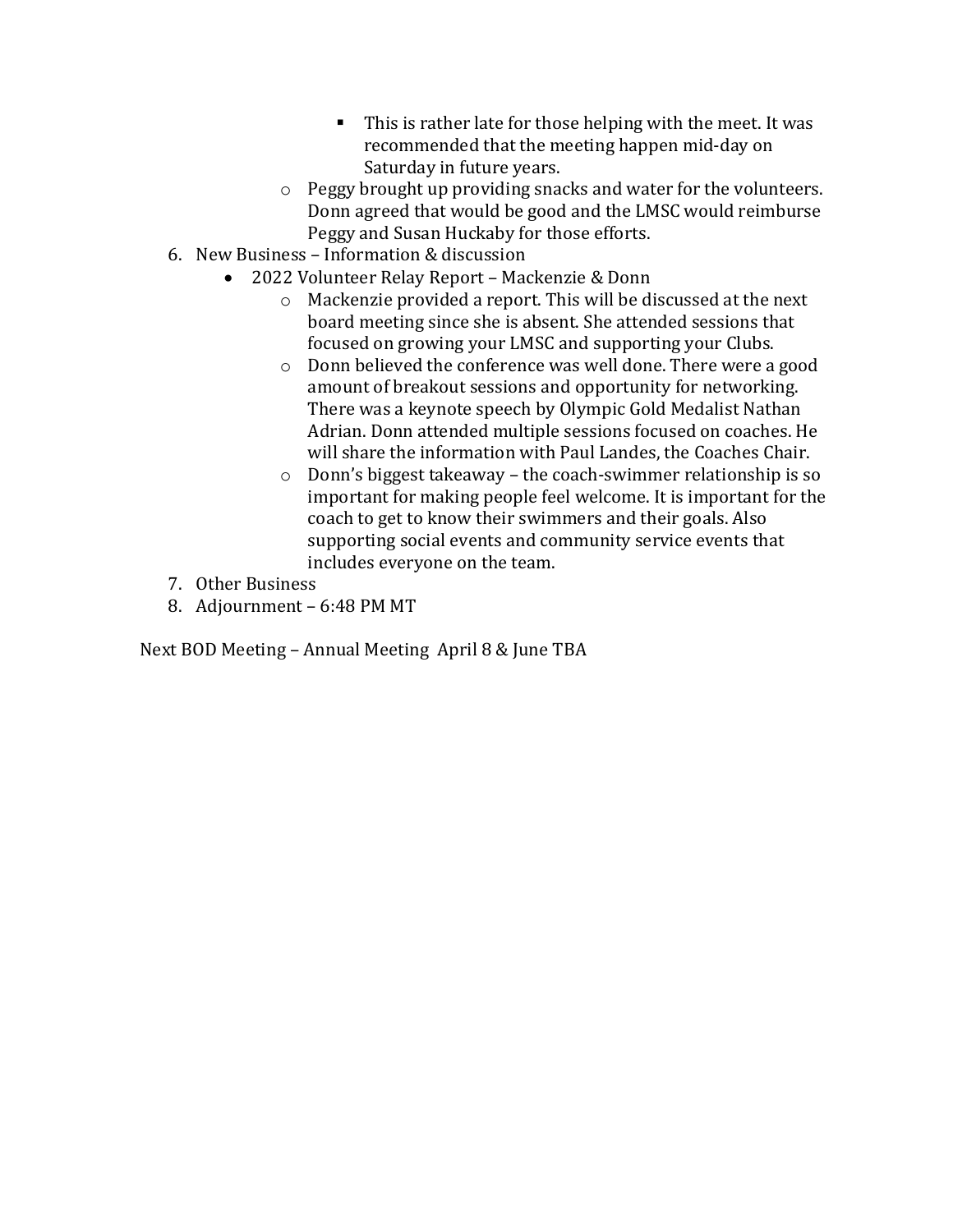## **Montana Masters Swimming Balance Sheet Prev Year Comparison**<br>As of February 28, 2022

| Feb 28, 22 | Dec 31, 21 | \$ Change |
|------------|------------|-----------|
|            |            |           |
| 9.993.11   | 9,819.54   | 173.57    |
| 9.993.11   | 9.819.54   | 173.57    |
| 9,993.11   | 9.819.54   | 173.57    |
| 9.993.11   | 9,819.54   | 173.57    |
|            |            |           |
| 9.819.54   | 9.399.74   | 419.80    |
| 173.57     | 419.80     | (246.23)  |
| 9,993.11   | 9,819.54   | 173.57    |
| 9.993.11   | 9.819.54   | 173.57    |
|            |            |           |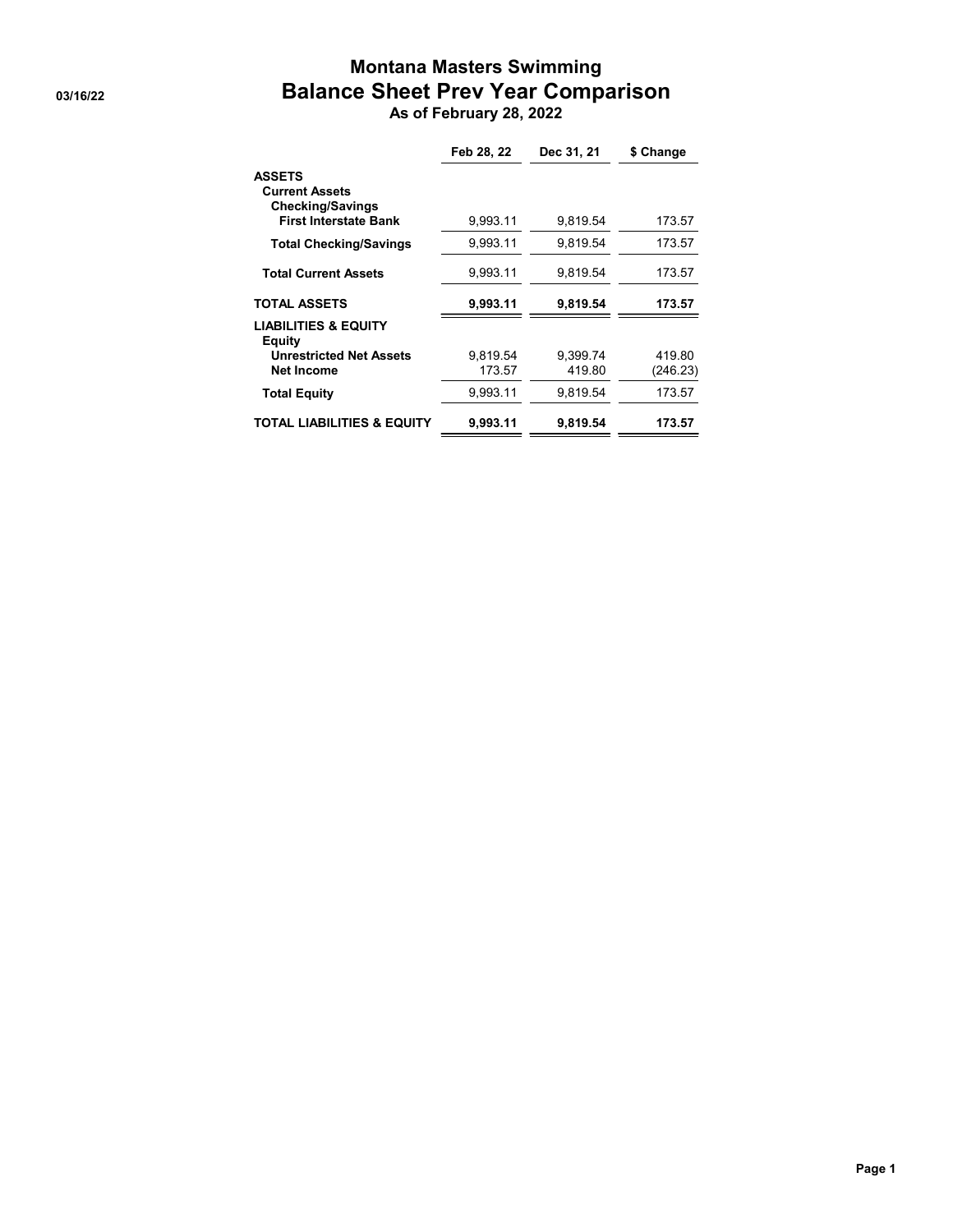### **Montana Masters Swimming Profit** Loss Budget vs. Actual<br>January through February 2022

|  |  | anuary through February 2022 |  |
|--|--|------------------------------|--|
|--|--|------------------------------|--|

| Jan - Feb 22 | <b>Budget</b>                                                                                                                                          | \$ Over Budget                                                                                                                                                  |
|--------------|--------------------------------------------------------------------------------------------------------------------------------------------------------|-----------------------------------------------------------------------------------------------------------------------------------------------------------------|
|              |                                                                                                                                                        |                                                                                                                                                                 |
|              |                                                                                                                                                        |                                                                                                                                                                 |
|              |                                                                                                                                                        | (1, 116.00)                                                                                                                                                     |
|              |                                                                                                                                                        | 0.00                                                                                                                                                            |
|              |                                                                                                                                                        | (60.00)                                                                                                                                                         |
|              |                                                                                                                                                        | 40.00                                                                                                                                                           |
| 1.216.00     | 2,352.00                                                                                                                                               | (1, 136.00)                                                                                                                                                     |
|              |                                                                                                                                                        |                                                                                                                                                                 |
| 0.00         | 450.00                                                                                                                                                 | 450.00)                                                                                                                                                         |
|              |                                                                                                                                                        | 800.00)                                                                                                                                                         |
|              |                                                                                                                                                        | (492.00)                                                                                                                                                        |
|              |                                                                                                                                                        | (30.00)                                                                                                                                                         |
|              |                                                                                                                                                        | (70.00)                                                                                                                                                         |
|              |                                                                                                                                                        | 169.91                                                                                                                                                          |
|              |                                                                                                                                                        | 100.00                                                                                                                                                          |
|              |                                                                                                                                                        | 823.80                                                                                                                                                          |
|              |                                                                                                                                                        | (30.00)                                                                                                                                                         |
|              |                                                                                                                                                        | (150.00)                                                                                                                                                        |
|              |                                                                                                                                                        | (2,000.00)                                                                                                                                                      |
|              |                                                                                                                                                        | 0.00                                                                                                                                                            |
| 1,114.11     | 5,890.00                                                                                                                                               | 4,775.89                                                                                                                                                        |
| 101.89       | 3,538.00                                                                                                                                               | 3,639.89                                                                                                                                                        |
|              |                                                                                                                                                        |                                                                                                                                                                 |
|              |                                                                                                                                                        |                                                                                                                                                                 |
|              |                                                                                                                                                        | 80.00                                                                                                                                                           |
|              |                                                                                                                                                        | (8.32)                                                                                                                                                          |
| 71.68        | 0.00                                                                                                                                                   | 71.68                                                                                                                                                           |
| 71.68        | 0.00                                                                                                                                                   | 71.68                                                                                                                                                           |
| 173.57       | 3,538.00                                                                                                                                               | 3,711.57                                                                                                                                                        |
|              | 1,044.00<br>0.00<br>12.00<br>160.00<br>0.00<br>468.00<br>20.00<br>0.00<br>199.91<br>0.00<br>376.20<br>0.00<br>50.00<br>0.00<br>0.00<br>80.00<br>(8.32) | 2,160.00<br>0.00<br>72.00<br>120.00<br>800.00<br>960.00<br>50.00<br>70.00<br>30.00<br>100.00<br>1,200.00<br>30.00<br>200.00<br>2,000.00<br>0.00<br>0.00<br>0.00 |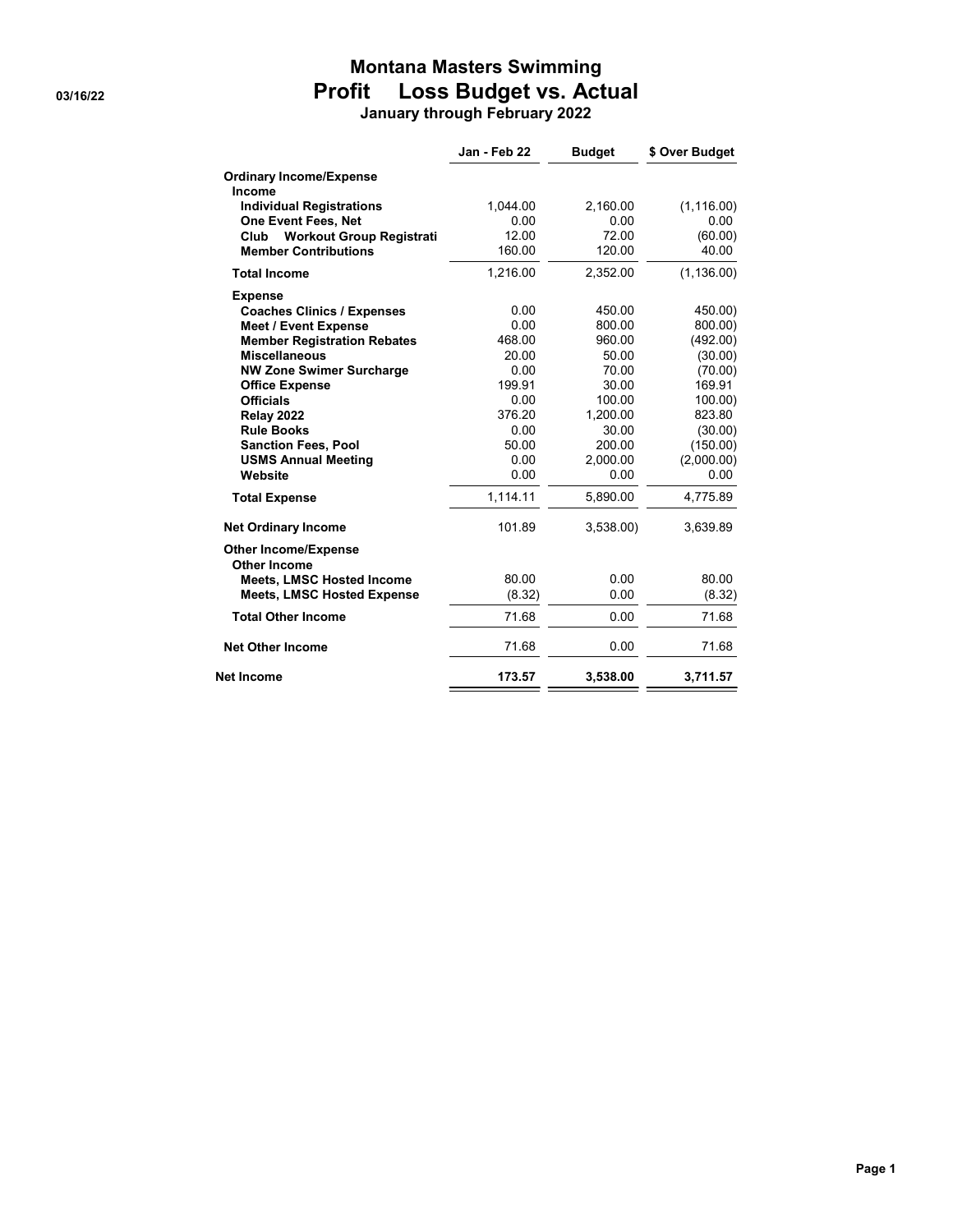### **Montana Masters Swimming Profit & Loss Prev Year Comparison**<br>January through February 2022

|  |  | anuary through February 202 |  |
|--|--|-----------------------------|--|
|--|--|-----------------------------|--|

|                                                    | Jan - Feb 22 | Jan - Feb 21 | \$ Change |
|----------------------------------------------------|--------------|--------------|-----------|
| <b>Ordinary Income/Expense</b><br>Income           |              |              |           |
| <b>Individual Registrations</b>                    | 1,044.00     | 600.00       | 444.00    |
| <b>Workout Group Registrati</b><br>Club            | 12.00        | 0.00         | 12.00     |
| <b>Member Contributions</b>                        | 160.00       | 60.00        | 100.00    |
| <b>Total Income</b>                                | 1.216.00     | 660.00       | 556.00    |
| <b>Expense</b>                                     |              |              |           |
| <b>Member Registration Rebates</b>                 | 468.00       | 348.00       | 120.00    |
| <b>Miscellaneous</b>                               | 20.00        | 20.00        | 0.00      |
| <b>Office Expense</b>                              | 199.91       | 4.99         | 194.92    |
| <b>Relay 2022</b>                                  | 376.20       | 0.00         | 376.20    |
| <b>Rule Books</b>                                  | 0.00         | 16.00        | 16.00     |
| <b>Sanction Fees, Pool</b>                         | 50.00        | 0.00         | 50.00     |
| <b>Total Expense</b>                               | 1,114.11     | 388.99       | 725.12    |
| <b>Net Ordinary Income</b>                         | 101.89       | 271.01       | (169.12)  |
| <b>Other Income/Expense</b><br><b>Other Income</b> |              |              |           |
| <b>Meets, LMSC Hosted Income</b>                   | 80.00        | 0.00         | 80.00     |
| <b>Meets, LMSC Hosted Expense</b>                  | (8.32)       | 0.00         | (8.32)    |
| <b>Total Other Income</b>                          | 71.68        | 0.00         | 71.68     |
| <b>Net Other Income</b>                            | 71.68        | 0.00         | 71.68     |
| <b>Net Income</b>                                  | 173.57       | 271.01       | (97.44)   |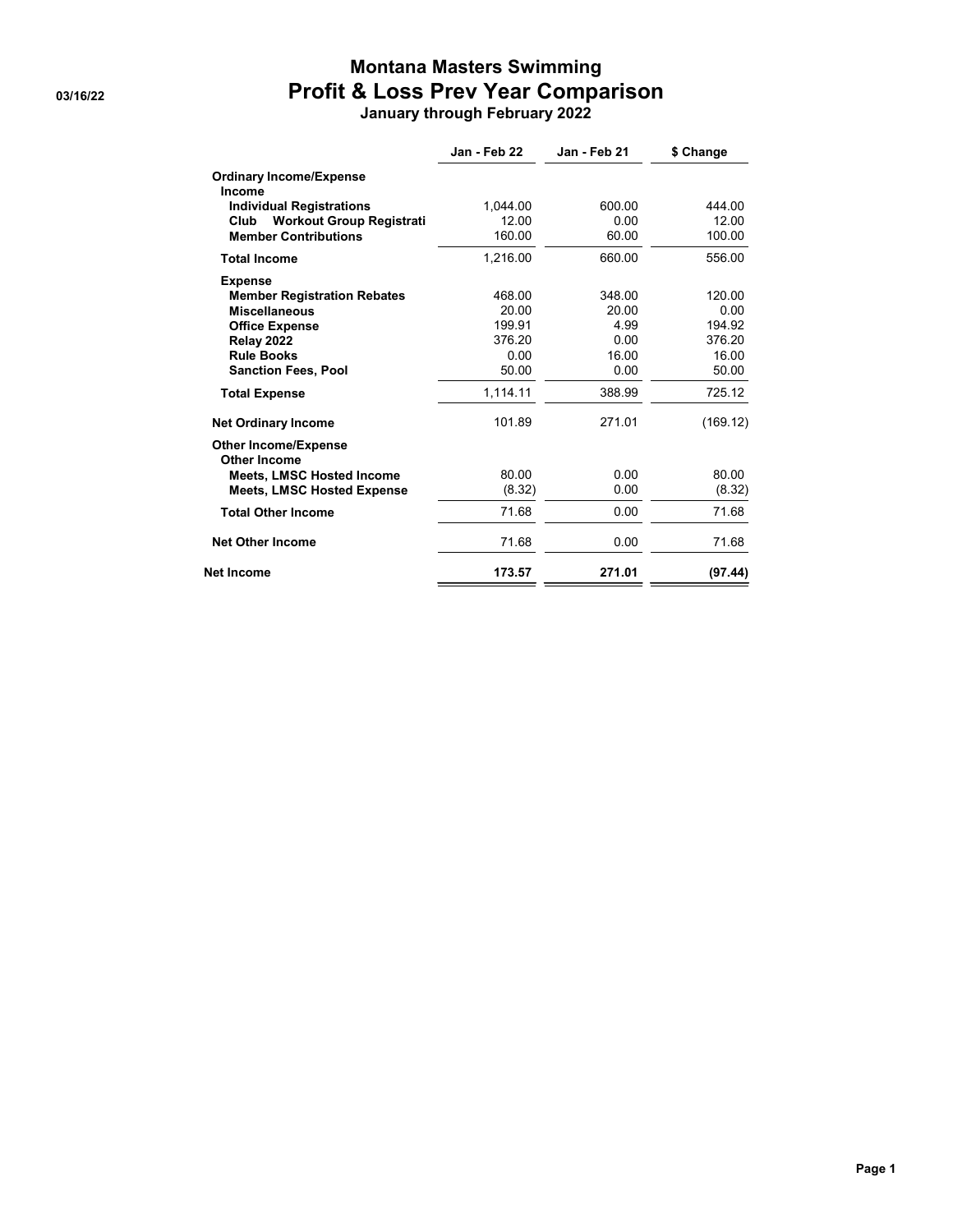# **Montana Masters Swimming** General Ledger<br>As of February 28, 2022

| <b>Date</b>                                                                                                                                                                   | Name                                                                                                                                                                                                                                                                                 | Memo                                                                                                                                                                                    | Debit           | <b>Credit</b>                                                                                      | <b>Balance</b>                                                                                                                                              |
|-------------------------------------------------------------------------------------------------------------------------------------------------------------------------------|--------------------------------------------------------------------------------------------------------------------------------------------------------------------------------------------------------------------------------------------------------------------------------------|-----------------------------------------------------------------------------------------------------------------------------------------------------------------------------------------|-----------------|----------------------------------------------------------------------------------------------------|-------------------------------------------------------------------------------------------------------------------------------------------------------------|
| <b>First Interstate Bank</b><br>1/10/2022<br>2/2/2022<br>2/7/2022<br>2/7/2022<br>2/7/2022<br>2/7/2022<br>2/7/2022<br>2/7/2022<br>2/7/2022<br>2/7/2022<br>2/7/2022<br>2/7/2022 | U.S. Masters Swimmi Registration<br>Mackenzie Jones<br>Flathead Lake Open<br><b>Helena Ridley Masters</b><br>Jeanne Ensign<br>Big Sky Montana Ma<br><b>Bozeman Masters</b><br>Donn Livoni<br><b>Bert Petersen</b><br>Camilla Tucker<br><b>Bruce Rose</b><br><b>Michael Dougherty</b> | Reimb airfare Relay 2022<br>2022 rebates<br>2022 rebates<br>MISS 2022 rebate<br>2022 rebates<br>2022 rebates<br>2022 rebate<br>2022 rebate<br>2022 rebate<br>2022 rebate<br>2022 rebate | 745.00          | 376.20<br>120.00<br>144.00<br>12.00<br>24.00<br>60.00<br>12.00<br>12.00<br>12.00<br>12.00<br>12.00 | 9,819.54<br>10,564.54<br>10,188.34<br>10,068.34<br>9,924.34<br>9,912.34<br>9,888.34<br>9,828.34<br>9,816.34<br>9,804.34<br>9,792.34<br>9,780.34<br>9,768.34 |
| 2/7/2022<br>2/7/2022<br>2/7/2022<br>2/7/2022<br>2/8/2022<br>2/9/2022<br>2/16/2022<br>2/19/2022<br>2/28/2022                                                                   | Julie Lamb-Heller<br>Jon Jourdonnais<br>Samuel Neff<br>Suzette Harkin<br>U.S. Masters Swimmi<br>Montana Secretary of<br><b>Harland Clarke</b><br>Donn Livoni<br>Club Assistant                                                                                                       | 2022 rebate<br>2022 rebate<br>2022 rebate<br>2022 rebate<br>Registration<br>2022 Annual Registration<br>New Check order<br>Reimb Zoom license<br>Champs                                 | 421.00<br>71.68 | 12.00<br>12.00<br>12.00<br>12.00<br>20.00<br>44.39<br>155.52                                       | 9,756.34<br>9,744.34<br>9,732.34<br>9,720.34<br>10,141.34<br>10,121.34<br>10,076.95<br>9,921.43<br>9,993.11                                                 |
| <b>Total First Interstate Bank</b>                                                                                                                                            |                                                                                                                                                                                                                                                                                      |                                                                                                                                                                                         | 1,237.68        | 1,064.11                                                                                           | 9,993.11                                                                                                                                                    |
| <b>Payroll Liabilities</b>                                                                                                                                                    |                                                                                                                                                                                                                                                                                      |                                                                                                                                                                                         |                 |                                                                                                    | 0.00                                                                                                                                                        |
| <b>Total Payroll Liabilities</b>                                                                                                                                              |                                                                                                                                                                                                                                                                                      |                                                                                                                                                                                         |                 |                                                                                                    | 0.00                                                                                                                                                        |
| <b>Opening Balance Equity</b>                                                                                                                                                 |                                                                                                                                                                                                                                                                                      |                                                                                                                                                                                         |                 |                                                                                                    | 0.00                                                                                                                                                        |
| <b>Total Opening Balance Equity</b>                                                                                                                                           |                                                                                                                                                                                                                                                                                      |                                                                                                                                                                                         |                 |                                                                                                    | 0.00                                                                                                                                                        |
| <b>Perm. Restricted Net Assets</b>                                                                                                                                            |                                                                                                                                                                                                                                                                                      |                                                                                                                                                                                         |                 |                                                                                                    | 0.00                                                                                                                                                        |
|                                                                                                                                                                               | <b>Total Perm. Restricted Net Assets</b>                                                                                                                                                                                                                                             |                                                                                                                                                                                         |                 |                                                                                                    | 0.00                                                                                                                                                        |
| <b>Retained Earnings</b>                                                                                                                                                      |                                                                                                                                                                                                                                                                                      |                                                                                                                                                                                         |                 |                                                                                                    | 0.00                                                                                                                                                        |
| <b>Total Retained Earnings</b>                                                                                                                                                |                                                                                                                                                                                                                                                                                      |                                                                                                                                                                                         |                 |                                                                                                    | 0.00                                                                                                                                                        |
| <b>Temp. Restricted Net Assets</b>                                                                                                                                            |                                                                                                                                                                                                                                                                                      |                                                                                                                                                                                         |                 |                                                                                                    | 0.00                                                                                                                                                        |
|                                                                                                                                                                               | <b>Total Temp. Restricted Net Assets</b>                                                                                                                                                                                                                                             |                                                                                                                                                                                         |                 |                                                                                                    | 0.00                                                                                                                                                        |
| <b>Unrestricted Net Assets</b>                                                                                                                                                |                                                                                                                                                                                                                                                                                      |                                                                                                                                                                                         |                 |                                                                                                    | 9,819.54                                                                                                                                                    |
| <b>Total Unrestricted Net Assets</b>                                                                                                                                          |                                                                                                                                                                                                                                                                                      |                                                                                                                                                                                         |                 |                                                                                                    | 9,819.54                                                                                                                                                    |
| <b>Individual Registrations</b><br>1/10/2022<br>2/8/2022                                                                                                                      | U.S. Masters Swimmi $55@$12$<br>U.S. Masters Swimmi $32 \text{ @ } $12$                                                                                                                                                                                                              |                                                                                                                                                                                         |                 | 660.00<br>384.00                                                                                   | 0.00<br>(660.00)<br>1,044.00                                                                                                                                |
| <b>Total Individual Registrations</b>                                                                                                                                         |                                                                                                                                                                                                                                                                                      |                                                                                                                                                                                         | 0.00            | 1,044.00                                                                                           | 1.044.00                                                                                                                                                    |
| <b>One Event Fees, Net</b>                                                                                                                                                    |                                                                                                                                                                                                                                                                                      |                                                                                                                                                                                         |                 |                                                                                                    | 0.00                                                                                                                                                        |
| <b>Total One Event Fees, Net</b>                                                                                                                                              |                                                                                                                                                                                                                                                                                      |                                                                                                                                                                                         |                 |                                                                                                    | 0.00                                                                                                                                                        |
| Club<br>2/8/2022                                                                                                                                                              | <b>Workout Group Registrati</b><br>U.S. Masters Swimmi $1@$ \$12 WOG                                                                                                                                                                                                                 |                                                                                                                                                                                         |                 | 12.00                                                                                              | 0.00<br>(12.00)                                                                                                                                             |
| Total Club                                                                                                                                                                    | Workout Group Registrati                                                                                                                                                                                                                                                             |                                                                                                                                                                                         | 0.00            | 12.00                                                                                              | 12.00                                                                                                                                                       |
| <b>Member Contributions</b><br>1/10/2022<br>2/8/2022                                                                                                                          | U.S. Masters Swimmi Registration<br>U.S. Masters Swimmi Registration                                                                                                                                                                                                                 |                                                                                                                                                                                         |                 | 85.00<br>75.00                                                                                     | 0.00<br>85.00<br>(160.00)                                                                                                                                   |
| <b>Total Member Contributions</b>                                                                                                                                             |                                                                                                                                                                                                                                                                                      |                                                                                                                                                                                         | 0.00            | 160.00                                                                                             | 160.00                                                                                                                                                      |
| Awards                                                                                                                                                                        |                                                                                                                                                                                                                                                                                      |                                                                                                                                                                                         |                 |                                                                                                    | 0.00                                                                                                                                                        |
| <b>Total Awards</b>                                                                                                                                                           |                                                                                                                                                                                                                                                                                      |                                                                                                                                                                                         |                 |                                                                                                    | 0.00                                                                                                                                                        |
| <b>Board Costs</b>                                                                                                                                                            |                                                                                                                                                                                                                                                                                      |                                                                                                                                                                                         |                 |                                                                                                    | 0.00                                                                                                                                                        |
| <b>Total Board Costs</b>                                                                                                                                                      |                                                                                                                                                                                                                                                                                      |                                                                                                                                                                                         |                 |                                                                                                    | 0.00                                                                                                                                                        |
| <b>Coaches Clinics / Expenses</b>                                                                                                                                             |                                                                                                                                                                                                                                                                                      |                                                                                                                                                                                         |                 |                                                                                                    | 0.00                                                                                                                                                        |
| Total Coaches Clinics / Expenses                                                                                                                                              |                                                                                                                                                                                                                                                                                      |                                                                                                                                                                                         |                 |                                                                                                    | 0.00                                                                                                                                                        |

Page 1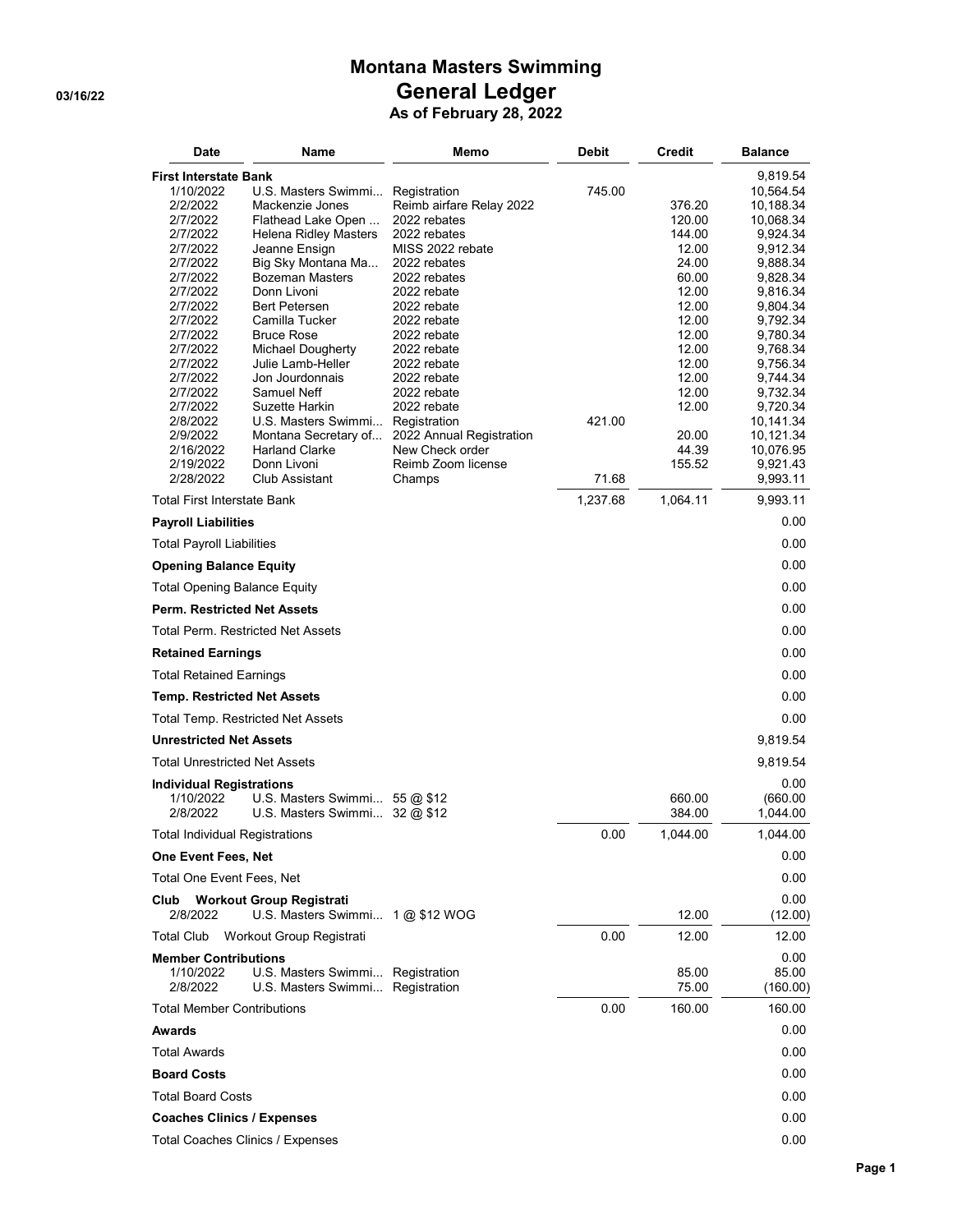## **Montana Masters Swimming** General Ledger<br>As of February 28, 2022

| <b>Date</b>                            | Name                                          | Memo                                          | <b>Debit</b>    | <b>Credit</b> | <b>Balance</b>   |
|----------------------------------------|-----------------------------------------------|-----------------------------------------------|-----------------|---------------|------------------|
| <b>Covid-19 Relief Fund Grants</b>     |                                               |                                               |                 |               | 0.00             |
|                                        | <b>Total Covid-19 Relief Fund Grants</b>      |                                               |                 |               | 0.00             |
| <b>LMS Leadership Summit</b>           |                                               |                                               |                 |               | 0.00             |
| <b>Total LMS Leadership Summit</b>     |                                               |                                               |                 |               | 0.00             |
| <b>Meet / Event Expense</b>            |                                               |                                               |                 |               | 0.00             |
| Total Meet / Event Expense             |                                               |                                               |                 |               | 0.00             |
| <b>Member Registration Rebates</b>     |                                               |                                               |                 |               | 0.00             |
| 2/7/2022                               | Flathead Lake Open                            | 2022 rebates                                  | 120.00          |               | 120.00           |
| 2/7/2022<br>2/7/2022                   | <b>Helena Ridley Masters</b><br>Jeanne Ensign | 2022 rebates<br>MISS 2022 rebate              | 144.00<br>12.00 |               | 264.00<br>276.00 |
| 2/7/2022                               | Big Sky Montana Ma                            | 2022 rebates                                  | 24.00           |               | 300.00           |
| 2/7/2022                               | <b>Bozeman Masters</b>                        | 2022 rebates                                  | 60.00           |               | 360.00           |
| 2/7/2022                               | Donn Livoni                                   | 2022 rebate                                   | 12.00           |               | 372.00           |
| 2/7/2022<br>2/7/2022                   | <b>Bert Petersen</b><br>Camilla Tucker        | 2022 rebate<br>2022 rebate                    | 12.00<br>12.00  |               | 384.00<br>396.00 |
| 2/7/2022                               | <b>Bruce Rose</b>                             | 2022 rebate                                   | 12.00           |               | 408.00           |
| 2/7/2022                               | Michael Dougherty                             | 2022 rebate                                   | 12.00           |               | 420.00           |
| 2/7/2022                               | Julie Lamb-Heller                             | 2022 rebate                                   | 12.00           |               | 432.00           |
| 2/7/2022                               | Jon Jourdonnais                               | 2022 rebate                                   | 12.00           |               | 444.00           |
| 2/7/2022<br>2/7/2022                   | Samuel Neff<br>Suzette Harkin                 | 2022 rebate<br>2022 rebate                    | 12.00<br>12.00  |               | 456.00<br>468.00 |
|                                        | <b>Total Member Registration Rebates</b>      |                                               | 468.00          | 0.00          | 468.00           |
| <b>Miscellaneous</b>                   |                                               |                                               |                 |               | 0.00             |
| 2/9/2022                               |                                               | Montana Secretary of 2022 Annual Registration | 20.00           |               | 20.00            |
| <b>Total Miscellaneous</b>             |                                               |                                               | 20.00           | 0.00          | 20.00            |
| <b>NW Zone Swimer Surcharge</b>        |                                               |                                               |                 |               | 0.00             |
|                                        | Total NW Zone Swimer Surcharge                |                                               |                 |               | 0.00             |
| <b>Office Expense</b>                  |                                               |                                               |                 |               | 0.00             |
| 2/16/2022<br>2/19/2022                 | <b>Harland Clarke</b><br>Donn Livoni          | New Check order<br>Reimb Zoom license         | 44.39<br>155.52 |               | 44.39<br>199.91  |
| <b>Total Office Expense</b>            |                                               |                                               | 199.91          | 0.00          | 199.91           |
| <b>Officials</b>                       |                                               |                                               |                 |               | 0.00             |
| <b>Total Officials</b>                 |                                               |                                               |                 |               | 0.00             |
| <b>Payroll Expenses</b>                |                                               |                                               |                 |               | 0.00             |
| <b>Total Payroll Expenses</b>          |                                               |                                               |                 |               | 0.00             |
| <b>Relay 2022</b><br>2/2/2022          | Mackenzie Jones                               | Reimb airfare Relay 2022                      | 376.20          |               | 0.00<br>376.20   |
| Total Relay 2022                       |                                               |                                               | 376.20          | 0.00          | 376.20           |
| <b>Rule Books</b>                      |                                               |                                               |                 |               | 0.00             |
| <b>Total Rule Books</b>                |                                               |                                               |                 |               | 0.00             |
| <b>Sanction Fees, Pool</b><br>2/8/2022 |                                               | U.S. Masters Swimmi Teddy Bear Classic 12/11  | 50.00           |               | 0.00<br>50.00    |
| <b>Total Sanction Fees, Pool</b>       |                                               |                                               | 50.00           | 0.00          | 50.00            |
| <b>Sanction Fees OW</b>                |                                               |                                               |                 |               | 0.00             |
| <b>Total Sanction Fees OW</b>          |                                               |                                               |                 |               | 0.00             |
| <b>USMS Annual Meeting</b>             |                                               |                                               |                 |               | 0.00             |
| <b>Total USMS Annual Meeting</b>       |                                               |                                               |                 |               | 0.00             |
| Website                                |                                               |                                               |                 |               | 0.00             |
| <b>Total Website</b>                   |                                               |                                               |                 |               | 0.00             |
| <b>Meets, LMSC Hosted Income</b>       |                                               |                                               |                 |               | 0.00             |
| 2/28/2022                              | Stripe / Club Asst                            | Registration                                  |                 | 80.00         | (80.00)          |
|                                        | Total Meets, LMSC Hosted Income               |                                               | 0.00            | 80.00         | (80.00)          |